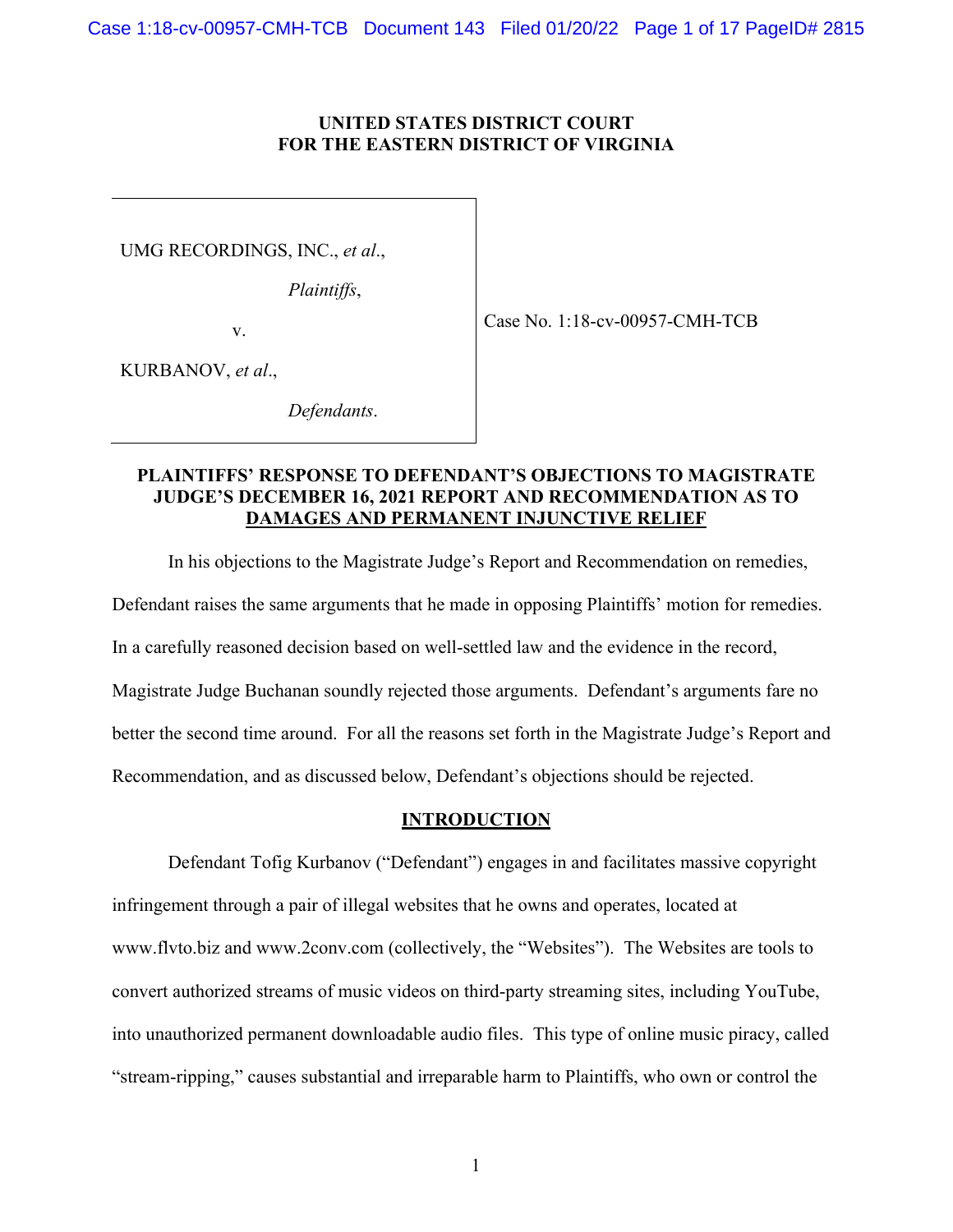copyright to many of the sound recordings pirated on Defendant's Websites. As already determined, and as the record establishes, Defendant's conduct amounts to copyright infringement in violation of the Copyright Act, 17 U.S.C. § 106, and unlawful circumvention of a technological measure in violation of the Digital Millennium Copyright Act (the "DMCA"), 17 U.S.C. § 1201.

Using Plaintiffs' copyrighted music as a lure, Defendant has caused and profited from piracy on a tremendous scale. As the Fourth Circuit observed, Defendant's Websites are "two of the most popular stream-ripping websites in the world and are among the most popular websites of any kind on the Internet." *UMG Recordings, Inc. v. Kurbanov*, 963 F.3d 344, 349 (4th Cir. 2020). In 2018 alone, the Websites had almost 32 million United States users, who collectively conducted over 96 million stream-ripping sessions. Defendant has achieved this success by touting the free availability of Plaintiffs' sound recordings on his Websites. At times, the Websites prominently displayed a list of the "Top 100 most converted and downloaded MP3s" or videos that were "Most Watched Today," virtually all of which showcased Plaintiffs' popular recordings. The Websites also included step-by-step tutorials, featuring well-known recordings owned by Plaintiffs, that showed users how to download "music for free."

Defendant not only violated the Copyright Act and Section 1201 of the DMCA, but he willfully disobeyed this Court's orders. Attempting to hide the full scope of his unlawful conduct, as well as his ill-gotten gains, Defendant refused to comply with the Court's orders to produce web server data and a variety of financial information. Defendant's repeated noncompliance with this Court's orders ultimately led to entry of default judgment sanctions against him under Federal Rule of Civil Procedure 37.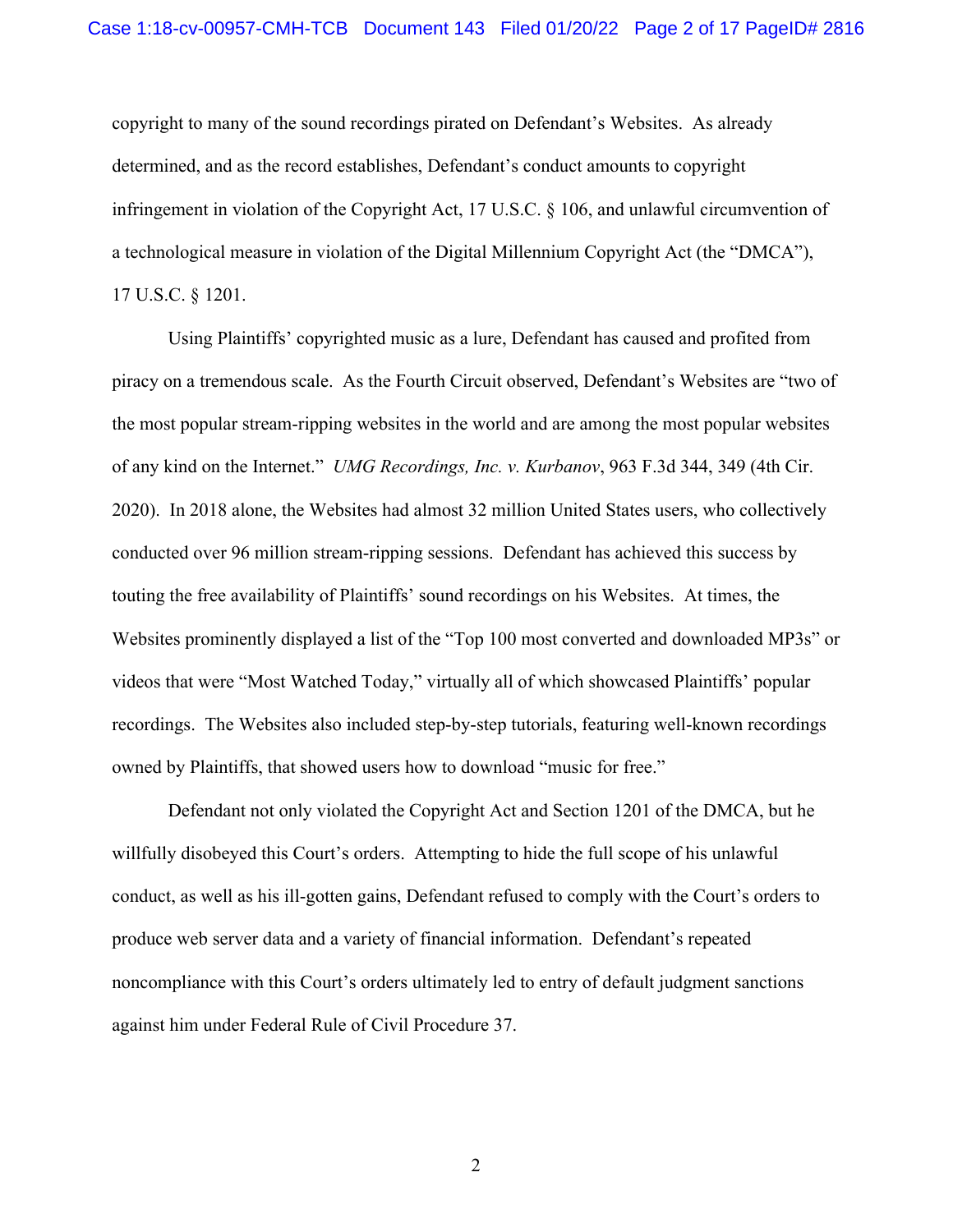With liability already determined, Defendant now objects to the Magistrate Judge's recommendation concerning the relief this Court should award.

### **FACTUAL BACKGROUND**

Plaintiffs' Memorandum in Support of Their Request for Damages, a Permanent Injunction, and Attorneys' Fees and Costs (the "Memorandum") laid out in detail the facts relevant to Plaintiffs' request for remedies. ECF 131. Magistrate Judge Buchanan's Report and Recommendation on Plaintiffs' request for remedies ("R&R") further discussed the relevant facts. ECF 139. Instead of repeating the facts in full, Plaintiffs respectfully incorporate the Memorandum, pleadings, and R&R herein by reference and address key facts below.

#### **PROCEDURAL BACKGROUND**

In August 2021, Plaintiffs filed a motion for default judgment pursuant to Federal Rule of Civil Procedure 37 based on Defendant's willful disobedience of two Court orders and his refusal to appear for his deposition. ECF 119; ECF 120. The Magistrate Judge granted Plaintiffs' motion for default judgment, ECF 125, and ordered the parties to submit briefing on remedies, ECF 127. The Magistrate Judge's Report and Recommendation found that "Defendant acted in bad faith in failing to comply with the Court's two orders requiring him to respond to Plaintiffs' discovery requests fully and completely and by refusing to attend his scheduled deposition" and that Defendant's misconduct "substantially prejudice[d] Plaintiffs' ability to litigate this case." ECF 128 at 4. The Magistrate Judge also found that "there is a clear need to deter Defendant's behavior in this case." *Id.* at 5. The Court adopted the Magistrate Judge's Report and Recommendation on liability, granted Plaintiffs' motion for default judgment, and ordered the entry of default judgment in favor of Plaintiffs. ECF 129.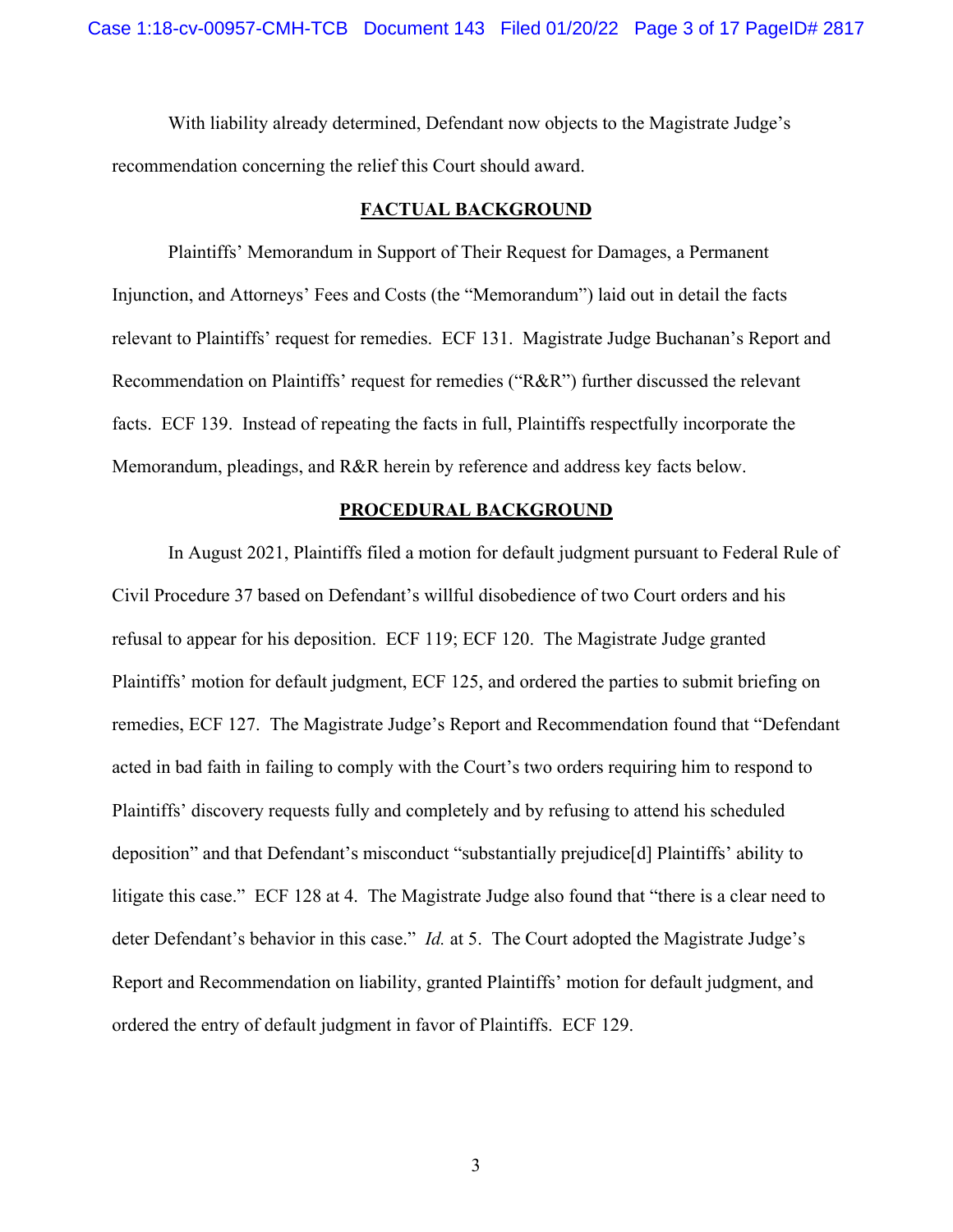On October 5, 2021, Plaintiffs filed a memorandum in support of their request for damages, permanent injunctive relief, and attorneys' fees and costs. ECF 131. Defendant filed his opposition to Plaintiffs' request on October 19, 2021. ECF 136. On December 16, 2021, Magistrate Judge Buchanan issued her R&R recommending that this Court grant Plaintiffs' request for damages and other relief. ECF 139. With liability already determined by the grant of default judgment, Magistrate Judge Buchanan evaluated Plaintiffs' Complaint against the standards of Federal Rule of Civil Procedure 12(b)(6) and concluded once again that Plaintiffs properly stated claims against Defendant for direct copyright infringement and contributory copyright infringement under the Copyright Act, and for circumvention of technological measures under the DMCA. R&R at 12–16. Magistrate Judge Buchanan next conducted an independent determination of the relief to be granted, concluding that the Court should (1) award Plaintiffs statutory damages for Defendant's Copyright Act and DMCA violations in the amount of \$82,922,500 (R&R at 16–21); (2) enter a permanent injunction against Defendant's further Copyright Act and DMCA violations (R&R at 21–23); and (3) award reasonable attorneys' fees and costs to Plaintiffs (R&R at 23–24).

On December 30, 2021, Defendant filed his Objections to the Magistrate Judge's R&R, ECF 140 ("Obj." or the "Objections"), objecting to four aspects of Magistrate Judge Buchanan's recommendations.

#### **LEGAL STANDARD**

Pursuant to 28 U.S.C. § 636 and Federal Rule of Civil Procedure 72(b), the district court reviews *de novo* a magistrate judge's decision on dispositive matters to which a party has specifically objected. Fed. R. Civ. P. 72(b)(3). "The district judge may accept, reject, or modify the recommended disposition; receive further evidence; or return the matter to the magistrate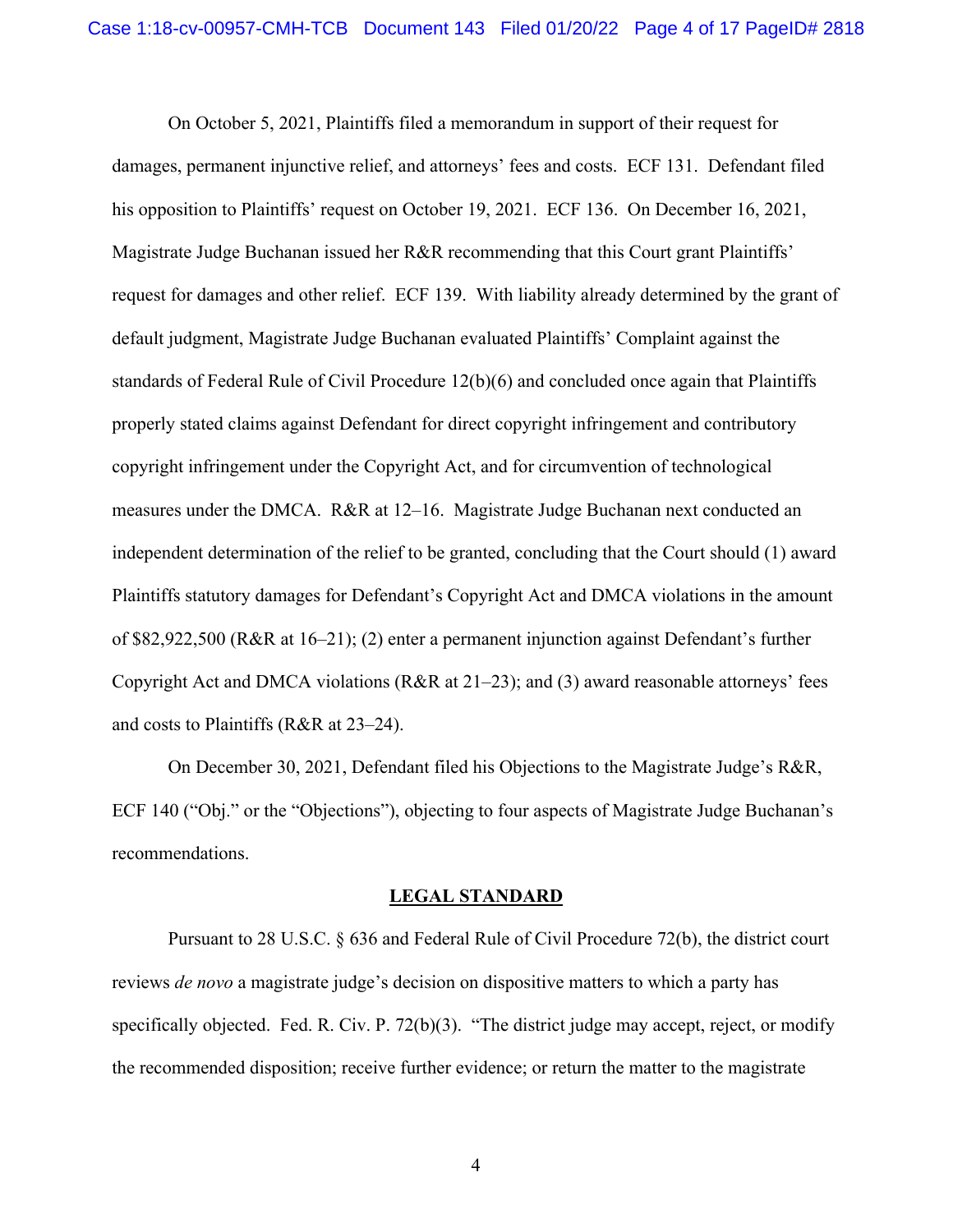judge with instructions." Fed. R. Civ. P. 72(b)(3). Because the Rule 72 process is "designed to allow the district court to 'focus on specific issues, not the report as a whole,'" objections must be "specific and particularized." *Nichols v. Colvin*, 100 F. Supp. 3d 487, 497 (E.D. Va. 2015) (quoting *United States v. Midgette*, 478 F.3d 616, 621 (4th Cir. 2007)). A mere restatement of the arguments raised in the relevant filings "does not constitute an 'objection' for purposes of district court review." *Id.* (citing *Abou-Hussein v. Mabus*, 2010 WL 4340935, at \*1 (D.S.C. Oct. 28, 2010), *aff'd* 414 F. App'x 518 (4th Cir. 2011)).

## **ARGUMENT**

# **I. Magistrate Judge Buchanan Correctly Held That Plaintiffs Are Entitled to Statutory Damages.**

Defendant argues that Plaintiffs have failed to establish that anyone used his Websites to infringe any of the 1,618 works in suit, or to circumvent any technological measures. Obj. at 2– 8. This argument fundamentally mischaracterizes the procedural posture of this case, the law, and does not withstand even the slightest scrutiny.

In the default judgment context, all well-pleaded factual allegations in the Complaint are deemed admitted. *See McDonald v. Robinson*, No. 1:18-cv-697 (LMB/TCB), 2020 WL 10456846, at \*11 (E.D. Va. Sept. 4, 2020) (citing *JTH Tax, Inc. v. Grabert*, 8 F. Supp. 3d 731, 736 (E.D. Va. 2014)); *see also Derek Andrew, Inc. v. Poof Apparel Corp.*, 528 F.3d 696, 702 (9th Cir. 2008); *Tiffany (NJ) Inc. v. Luban*, 282 F. Supp. 2d 123, 124 (S.D.N.Y. 2003). The law does not require a party to provide evidence to "prove" or "show" that a defaulting party is liable for the claims asserted in the case. *Anderson v. Found. for Advancement, Educ. & Emp. of Am. Indians*, 1999 WL 598860, at \*1 (4th Cir. Aug. 10, 1999) (per curiam) (affirming district court's award of damages after finding the pleadings supported entry of default judgment).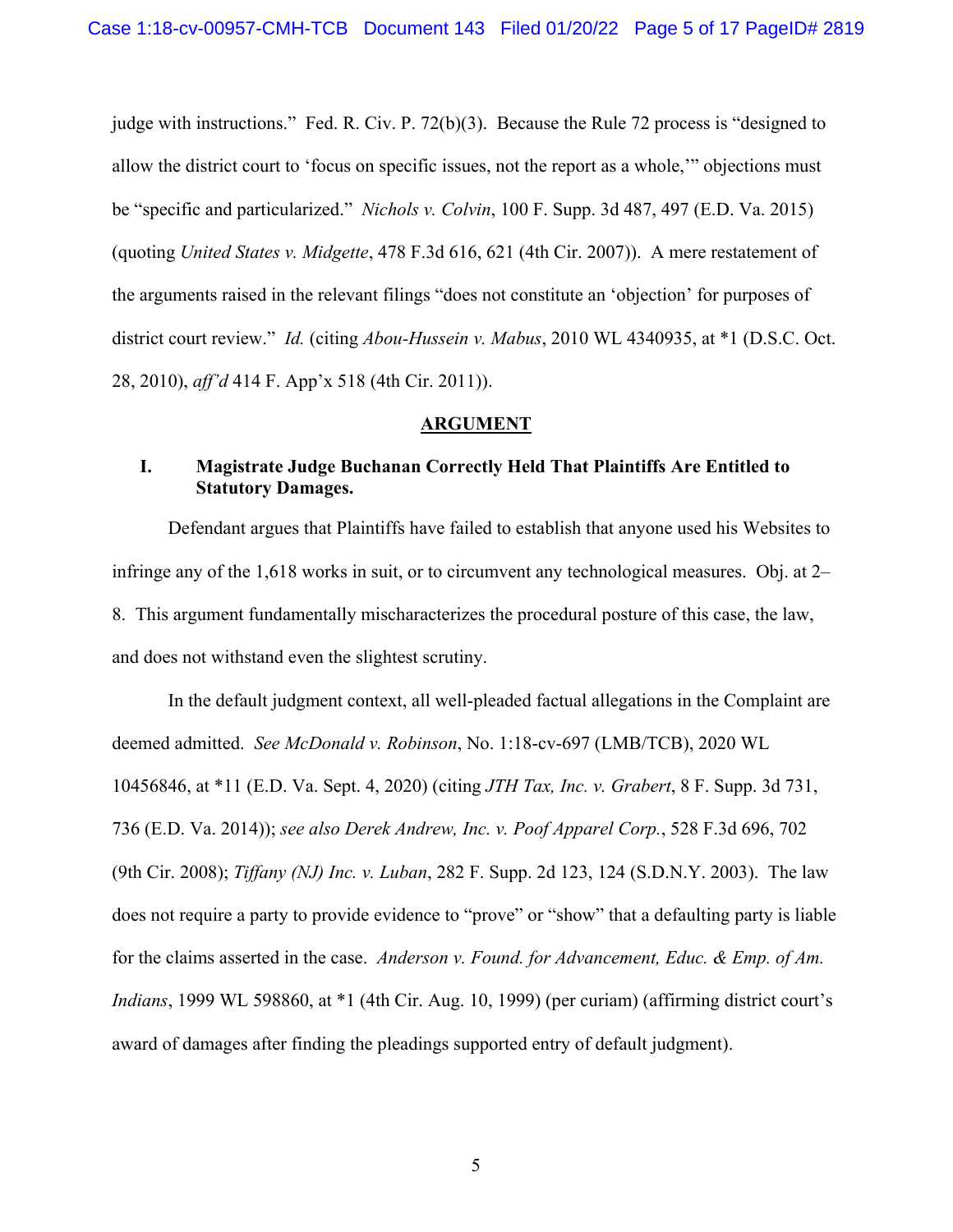Before entering default judgment, a court must review the facts as alleged in the Complaint against the standards of Federal Rule of Civil Procedure 12(b)(6) to ensure that the complaint properly states a claim upon which relief can be granted. *See Globalsantafe Corp. v. Globalsantafe.com*, 250 F. Supp. 2d 610, 612 n.3 (E.D. Va. 2003). A complaint meets the requirements of Rule 12(b)(6) if the complaint "contain[s] sufficient factual matter, accepted as true, to 'state a claim to relief that is plausible on its face.'" *Ashcroft v. Iqbal*, 556 U.S. 662, 678 (2009) (quoting *Bell Atl. Corp. v. Twombly*, 550 U.S. 544, 570 (2007)).

Magistrate Judge Buchanan followed the letter of the law in conducting such an inquiry into Plaintiffs' allegations. She reviewed the applicable law and the facts alleged in the Complaint and ultimately concluded that Plaintiffs' allegations sufficiently stated claims for direct infringement, contributory infringement, and circumvention of technological measures. R&R 6–16. In particular (and contrary to Defendant's objections), the allegations indisputably establish that people used Defendant's Websites to infringe Plaintiffs' copyrighted works and to circumvent technological measures. Those allegations included that Defendant: reproduced and distributed Plaintiffs' copyrighted works, including but not limited to the 1,618 works listed in Amended Exhibit A (R&R at 13); had actual knowledge of and materially contributed to the infringement of those works (R&R at 13–14); induced others to infringe those works (R&R at 14); and circumvented technological measures to gain access to those works (R&R at 14–16). *See also* ECF 1, ¶¶ 49, 54, 62, 70, 79–80, 89-91; ECF 79-1. In short, based on the admitted allegations, it is already established that Defendant engaged in unlawful infringement and circumvention with respect to the 1,618 works in suit.

To the extent Defendant suggests there is doubt that the unlawful conduct occurred in the United States, *see* Obj. at 5–6, Plaintiffs' allegations put that concern to rest, too. *See, e.g.*,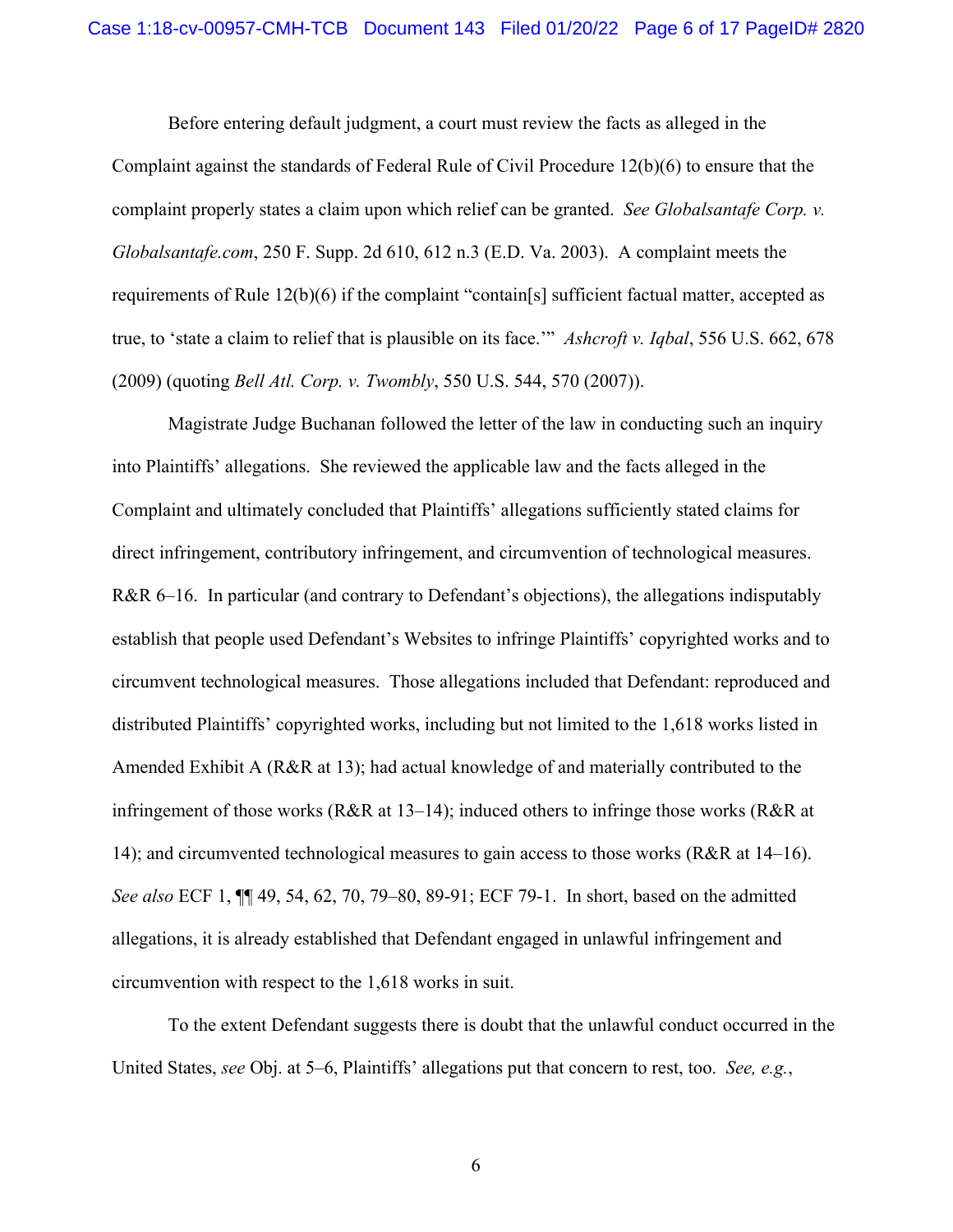ECF 1 ¶ 54 ("Defendants, without authorization or consent from Plaintiffs, reproduce and distribute into the United States unauthorized reproductions of Plaintiffs' copyrighted sound recordings, including but not limited to those copyrighted sound recordings listed in Exhibit A hereto."); *id.*  $\P$  11 (alleging that Defendant has committed copyright infringement in Virginia); *id.*  $\parallel$  12 (alleging that Defendant distributed unlawful copies of sound recordings to users in the United States). Similarly, the Fourth Circuit concluded that Defendant "actively facilitated the alleged music piracy through a complex web involving Virginia visitors, advertising brokers, advertisers, and location-based advertising" and "directly profited from a substantial audience of Virginia visitors." *UMG Recordings, Inc. v. Kurbanov*, 963 F.3d 344, 355 (4th Cir. 2020).

Indeed, Magistrate Judge Buchanan considered and squarely rejected Defendant's argument that Plaintiffs "failed to provide evidence" of actual infringement and circumvention:

[Defendant] argues that Plaintiffs are not entitled to any relief because they have failed to prove that any United States-based Users have illegally downloaded the copyrighted content. Defendant's arguments mischaracterize the relevant burden of proof in this case. This Court has entered default judgment against Defendant Kurbanov for his willful discovery violations and repeated contentions that he is not subject to the personal jurisdiction of this Court. This entry of default judgment is equivalent to a finding of liability on all counts of Plaintiffs' Complaint, including the violations alleged under the Copyright Act. Furthermore, as discussed above, the Plaintiffs' Complaint sufficiently states claims for violations of the Copyright Act under multiple theories of liability. The Plaintiffs therefore do not have the burden of proving the elements of the alleged Copyright Act violations, and merely need to survive, as they have, a 12(b)(6) evaluation of the Complaint.

R&R at 19. Additionally, as the Magistrate Judge noted, Plaintiffs' expert, Robert W.

Schumann, provided a declaration that states in relevant part that "over 300 million U.S. users

have accessed Defendant's Websites." ECF 131-3 ¶ 30; R&R at 18.

Defendant also claims that the Magistrate Judge "believ[ed] that a default judgment

serves to admit allegations concerning the Plaintiffs' damages." Obj. at 7–8. He likewise asserts

that Plaintiffs failed to prove the facts that would entitle them to recover the damages sought. *Id.*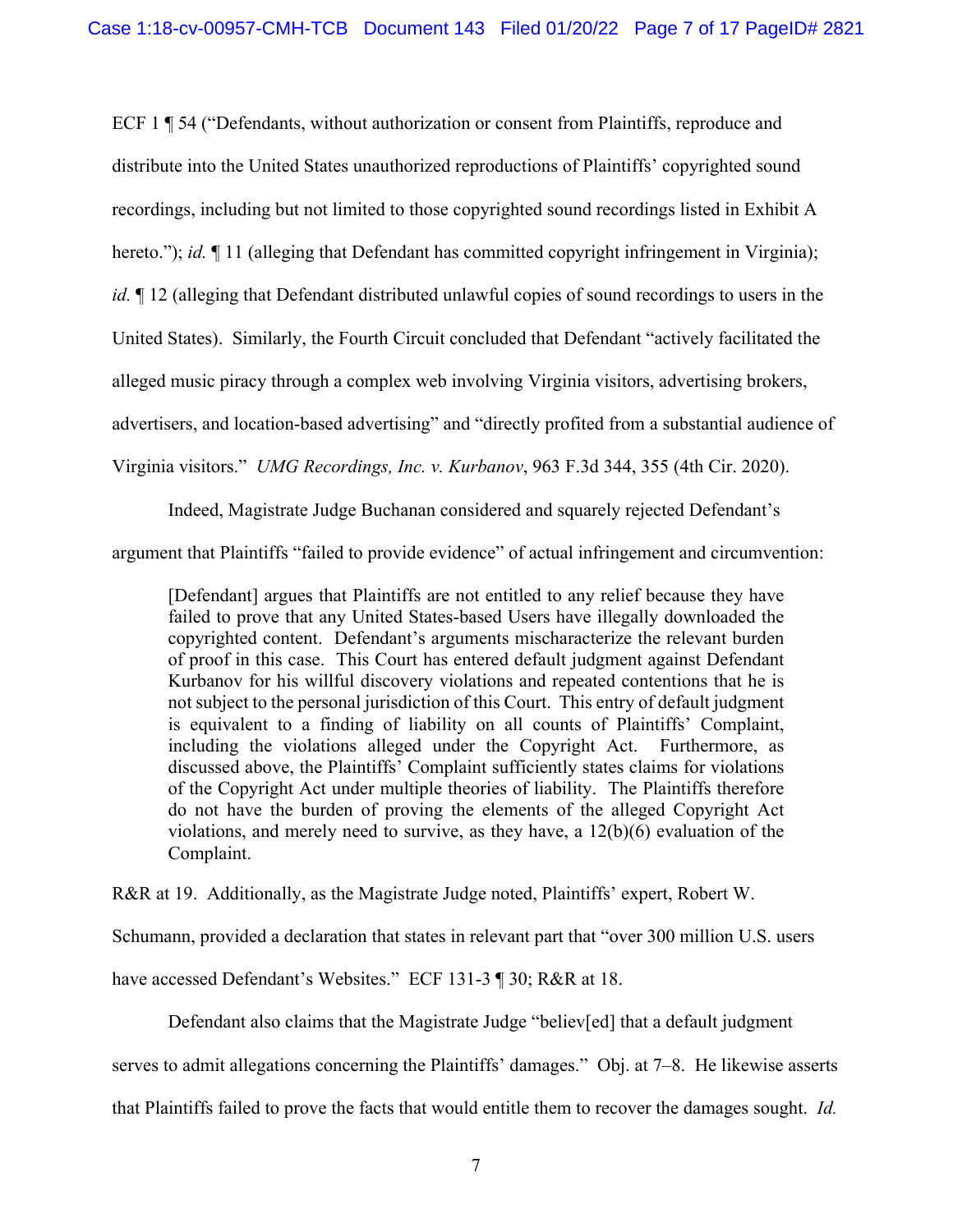at 8. Defendant misses the mark. Magistrate Judge Buchanan analyzed the relevant legal frameworks for statutory damages under the Copyright Act and the DMCA and applied the legal standards in each statutory scheme to the facts of this case. *Id.* She clearly explained why the facts in the record support an award of statutory damages in the amounts requested by Plaintiffs under the Copyright Act and the DMCA. *Id.*

The cases that Defendant cites are not to the contrary. They simply require courts, in the context of default judgment, to make a determination regarding damages that is separate from the determination of liability. *See, e.g.*, *CFTC v. Tate St. Trading*, 2021 U.S. Dist. LEXIS 215358, at \*15 (E.D. Va. June 1, 2021) ("[O]nce liability is established, the Court must independently determine damages."); *Augustin v. Sectek, Inc.*, 2012 WL 13194725, at \*5 (E.D. Va. Mar. 1, 2012) ("[T]he Court must make an independent determination of the amount of damages a plaintiff is entitled to recover."). While courts do not deem admitted all allegations concerning the *amount* of damages, courts do accept as true well-pleaded factual allegations that are *relevant* to the amount of damages. *E.g.*, *Sonoco Prods. Co. v. Guven*, 2015 WL 127990, at \*3 (D.S.C. Jan. 8, 2015). Thus, in making an "independent determination" of damages in the context of default judgment, courts properly consider well-pleaded allegations along with other evidence in the record relevant to the issue of damages. *E.g.*, *Tate St. Trading*, 2021 U.S. Dist. LEXIS 215358, at \*15 ("[T]he Court need not conduct an evidentiary hearing and may rely, instead, upon affidavits or documents attached to the plaintiff's motion for default judgment."). This is precisely what Magistrate Judge Buchanan did in this case. R&R at 12–16.

The evidence in the record amply supports Magistrate Judge Buchanan's recommendation that the Court award statutory damages in the amounts requested. Plaintiffs' allegations and the evidence in the record "demonstrated . . . that Defendant Kurbanov violated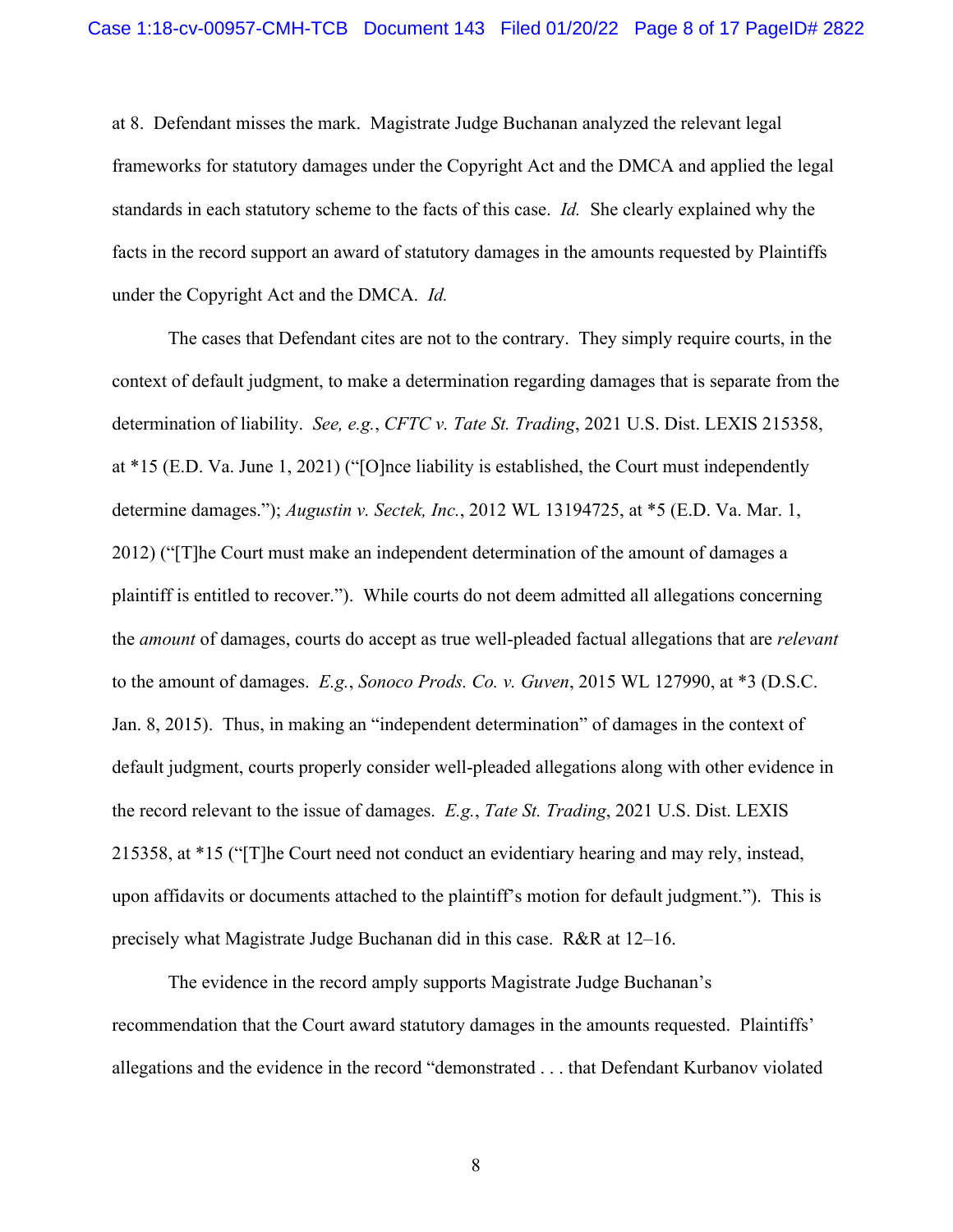Plaintiffs' 1,618 copyrights." R&R at 17 (citing ECF 1 ¶¶ 56, 64, 72; ECF 131 at 15–16). With respect to Defendant's violations of the Copyright Act, Plaintiffs requested an award of \$50,000 per work infringed, for a total of \$80,900,000. *Id.* (citing ECF 1 ¶¶ 57, 65, 73; ECF 131 at 22).1 Magistrate Judge Buchanan specifically considered and discussed a number of factors supporting her determination that this request was appropriate, including: (1) the statutory range for damages awards, including enhanced statutory damages in cases of willful infringement; (2) Plaintiffs' "los[t] profits and streaming revenue because of the enormous internet traffic to and use of the Websites' stream-ripping functions"; (3) Defendant's wrongful profits from this scheme stemming from his selling digital advertising on the Websites; (4) Defendant's "storied history of infringement," including Defendant's continued infringement of Plaintiffs' Copyrighted Works despite infringement notices, cease-and-desist letters, and findings by other courts that the Websites provide illegal stream-ripping functionality; (5) Defendant's knowledge

of United States copyright law; and (6) Defendant's "actual and constructive knowledge that he

is violating the Plaintiffs' copyrights." R&R at 17–19.

With respect to Defendant's DMCA violations, Plaintiffs requested an award of \$1,250 per act of circumvention, for a total of \$2,022,500. ECF 131 at 22. Magistrate Judge Buchanan

<sup>&</sup>lt;sup>1</sup> Section 504(c) of the Copyright Act provides that a copyright owner may elect to recover an award of statutory damages in an amount ranging between \$750 and \$30,000 for each work infringed. 17 U.S.C. § 504(c)(1). In cases involving willful infringement, the Court may award up to \$150,000 per work infringed. *Id.* § 504(c)(2). Here, an award of \$50,000 per work infringed is justified considering Defendant's willful infringement of Plaintiffs' copyrighted works and his active encouragement of others to infringe those works; the substantial harm to Plaintiffs; Defendant's disobedience of the Court's orders, including his refusal to comply with orders to produce data essential to revealing the full scope of his stream-ripping scheme and his profits from it; the fact that the purpose of Defendant's Websites is to facilitate and profit from piracy; the need for deterrence; and Defendant's continued operation of the Websites despite numerous court decisions around the world that his Websites are illegal. *See* ECF 131 at 15–18.

Under Section  $1203(c)(3)$  of the DMCA, a party may elect to recover an award of statutory damages in an amount between \$200 and \$2,500 per act of circumvention. 17 U.S.C. § 1203(c)(3)(A). An award of \$1,250 per act of circumvention is reasonable here, where Defendant's conduct has been willful and egregious, Defendant designs and operates his Websites specifically to bypass YouTube's protective technological measures that prevent unauthorized access and downloads, the scope of Defendant's circumvention is massive, and Defendant has unlawfully profited from his scheme. *See* ECF 131 at 19–21.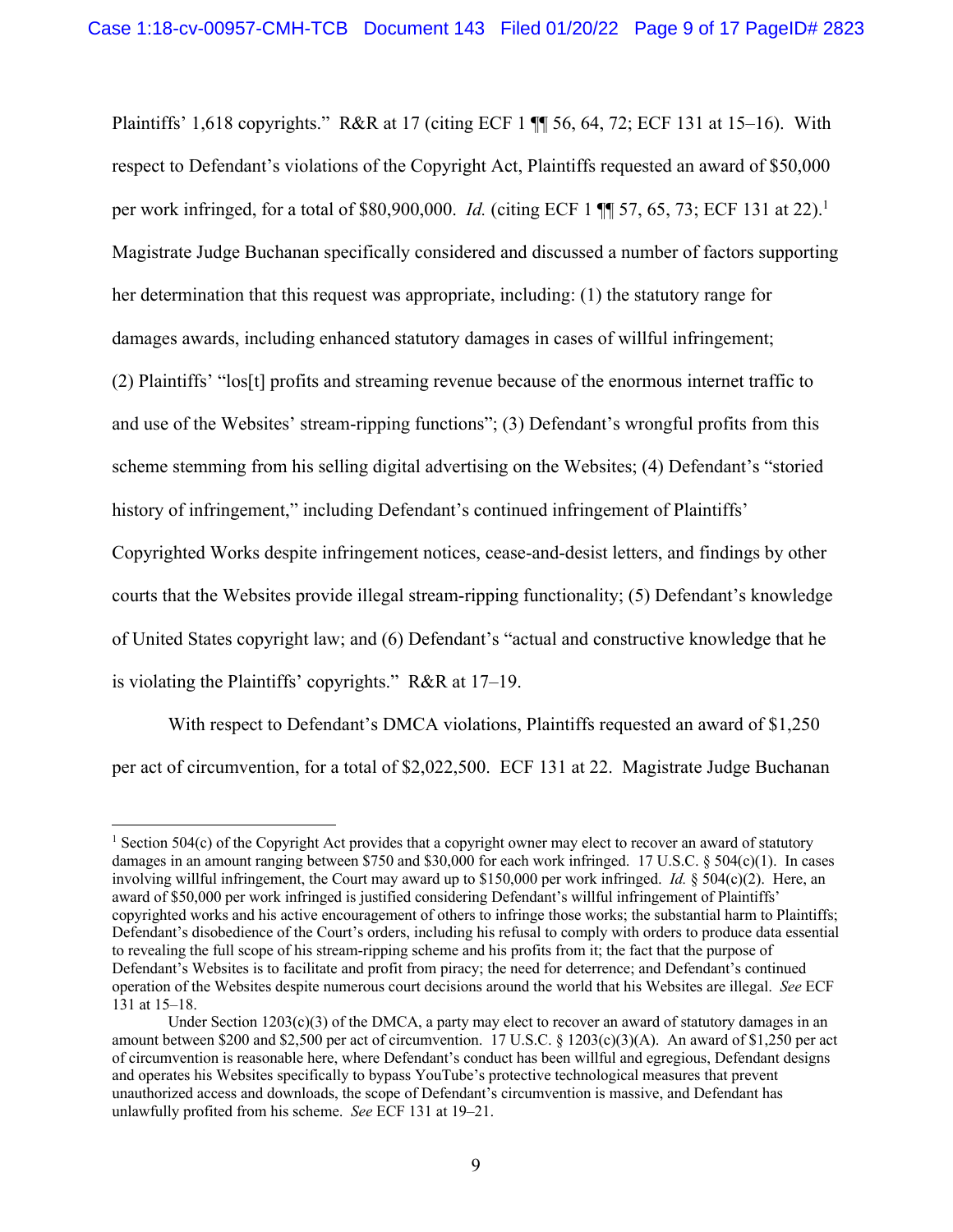determined that this request was appropriate, considering (1) the statutory range for damages awards; (2) Defendant's willfulness in circumventing YouTube's technological measures protecting copyrighted works; and (3) the large scale of Defendant's circumvention. R&R at 20– 21. No more is required.

# **II. Magistrate Judge Buchanan Did Not Err in Recommending Statutory Damages in an Amount Greater Than the Minimum.**

Defendant contends that the Magistrate Judge erred in awarding more than the bare minimum of statutory damages. Obj. at 8–12. There is no valid basis for this objection. The evidence in the record fully supports Magistrate Judge Buchanan's award of statutory damages. Defendant is an international scofflaw who facilitated and profited from massive infringement, flouted this Court's authority, and continued his illegal activity for years during this case. In support of their request for statutory damages, Plaintiffs submitted fact witness declarations, an expert declaration, and documentary evidence from the record. By contrast, Defendant failed to offer any declarations or record evidence to rebut Plaintiffs' request or to support a lower award.

First, Defendant contends that "it is important to remember that the infringement at issue in this case is not direct, but rather contributory." Obj. at 9. That is a patently false statement. Plaintiffs' Complaint asserted claims not only for contributory copyright infringement, but also for direct copyright infringement, among other claims. *See* ECF 1 ¶¶ 53–96; ECF 129. With respect to direct infringement, the Complaint specifically alleged that Defendant made unauthorized copies of Plaintiffs' copyrighted sound recordings on his servers and distributed those copies to users of Defendant's Websites. ECF 1 ¶ 47. In awarding statutory damages, the Magistrate Judge conducted a thorough review of the record and concluded that "Plaintiffs have sufficiently pled a direct infringement claim under the Copyright Act." R&R at 12–14, 19.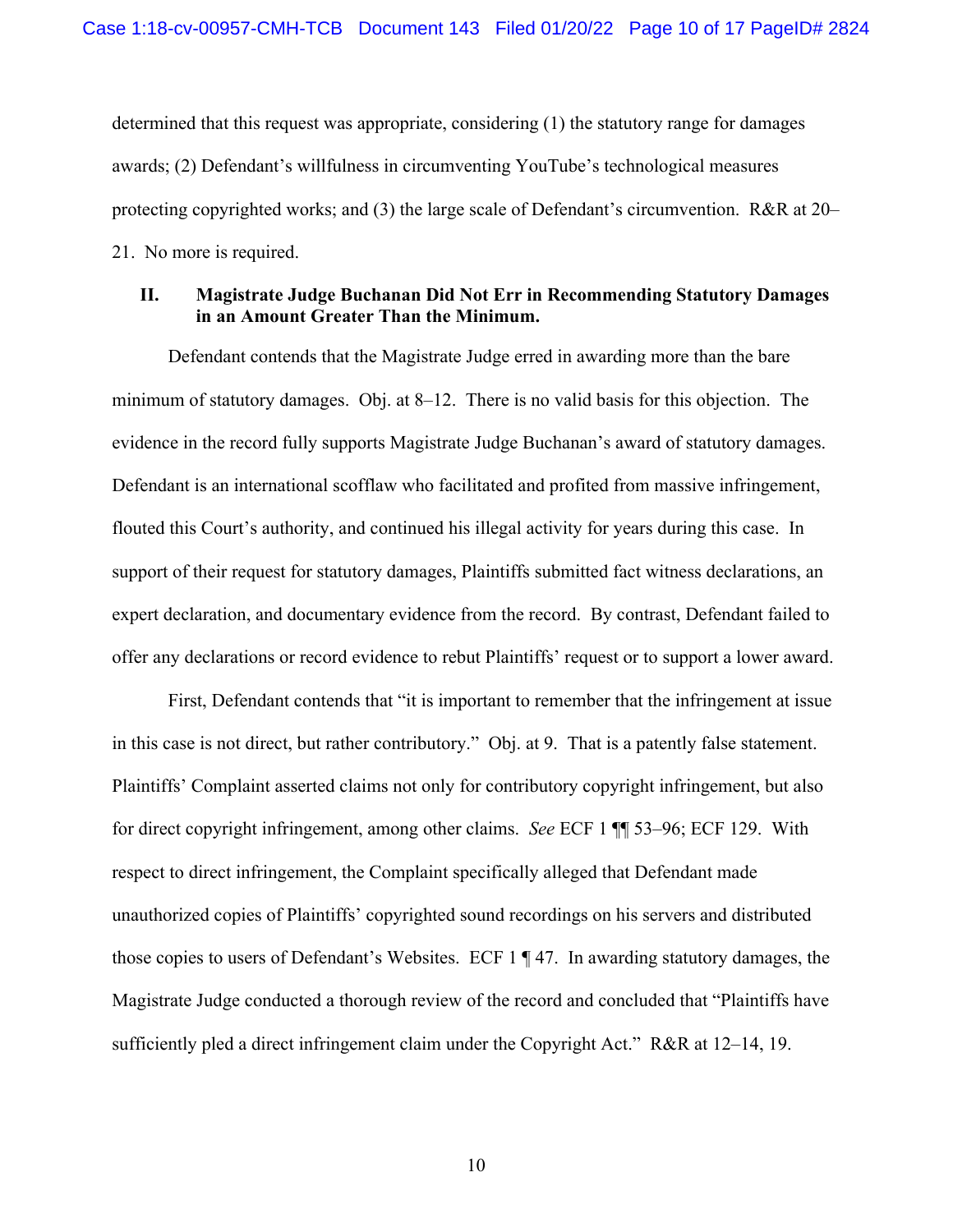Defendant simply ignores these facts. Regardless, infringement is infringement. There is no legal basis to award lower damages for contributory infringement.

Second, Defendant seeks a lower damages award because he alleges that he is "not conversant" in U.S. copyright law. Obj. at 9. But this claim is neither credible nor persuasive. Based on the record in this case, Magistrate Judge Buchanan found, "Defendant has knowledge of United States copyright law. . . . His websites include citations to the DMCA, and the Websites have a registered DMCA agent with the U.S. Copyright Office." R&R at 18–19; *see also Kurbanov*, 963 F.3d at 354. Those facts cannot be squared with Defendant's claim that he is unfamiliar with U.S. copyright law. In addition, the undisputed facts in the record show that in 2016 and 2017, the RIAA on behalf of Plaintiffs sent seven copyright infringement notices to Defendant's Websites; and that in May 2018, as the Magistrate Judge found, the RIAA sent a cease-and-desist letter "demanding that Defendant disable this circumvention function." R&R at 21; ECF 131 at  $10-11 \&$  Exs. 29, 30. If Defendant was not previously aware that he was violating U.S. law (which he was), this correspondence ensured that he became aware, as did the filing of this lawsuit in August 2018. Yet Defendant continued to engage in his unlawful conduct. Defendant's claims of ignorance of U.S. law are further belied by the fact that he has been represented by U.S. counsel throughout this litigation at the trial court and appellate levels.

Third, while Defendant concedes that he waived the argument that his Websites do not circumvent technological measures in violation of Section 1201 of the DMCA, he contends that the award of statutory damages should be lower because the evidence "suggests" that Defendant may not have known that his Websites circumvented technological measures. Obj. at  $11-12$ . The facts do not support this suggestion. Defendant seems to believe that his use of the youtube-dl software to circumvent YouTube's technological protections is somehow relevant to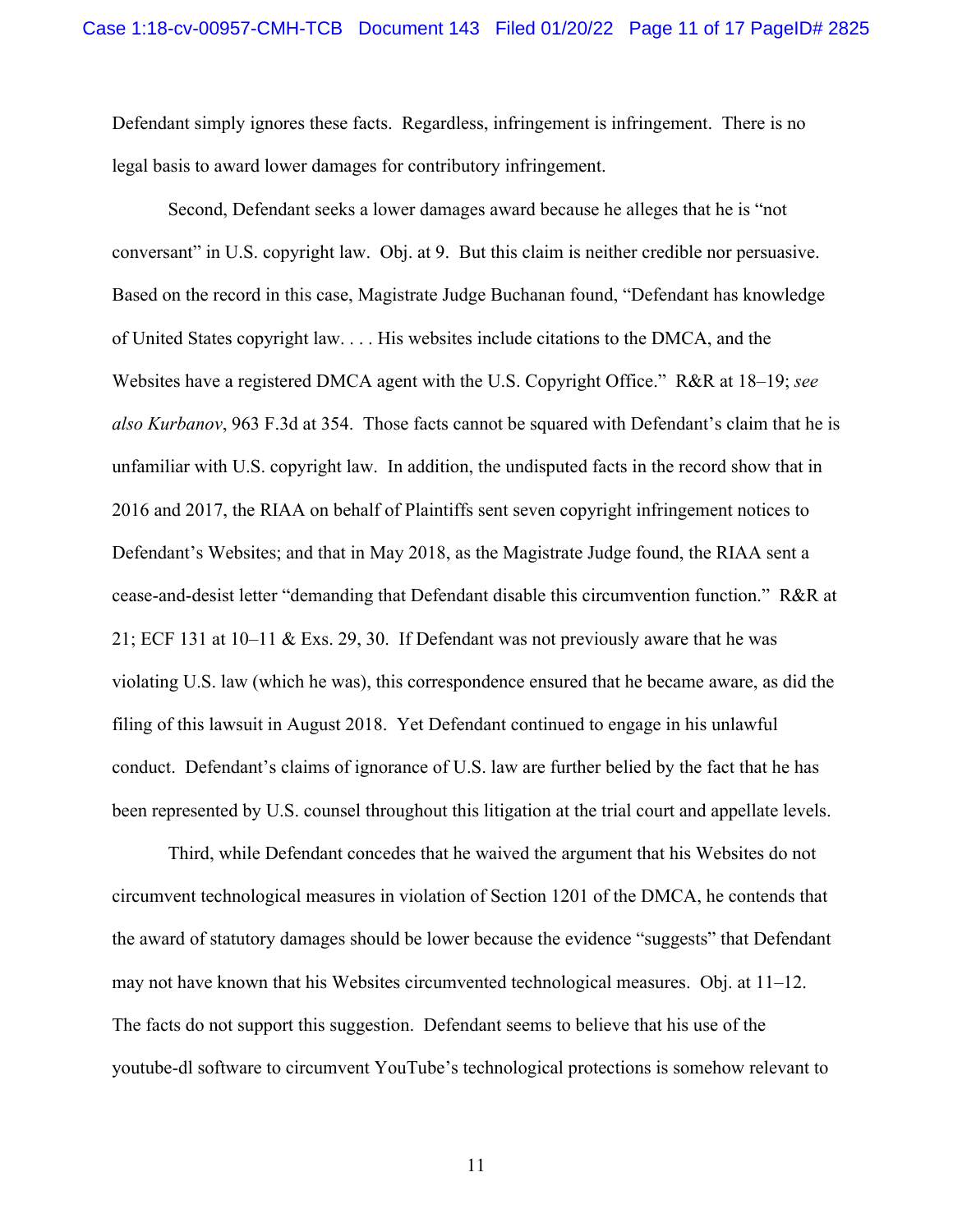the amount of statutory damages for his circumvention liability. *See* Obj. at 9. But Defendant is no less responsible for his violation of Section 1201 simply because he built his illegal Websites by incorporating some software developed by others instead of building the Websites from scratch.

Defendant also contends that "many experts" believe that the youtube-dl software does not circumvent technological measures. Obj. at 9–11. This claim is irrelevant given that the Court has already established that Defendant is liable for circumvention. Regardless, the only expert witness in this case is Plaintiffs' expert, Robert W. Schumann, who takes the opposite view. Defendant did not disclose any experts, serve any expert reports during discovery, or provide any expert declarations. Instead, Defendant cites a letter from the Electronic Frontier Foundation ("EFF") that was not written in relation to this case. The EFF letter is no substitute for an expert report. EFF is a partisan advocacy group that regularly sides with infringers but has not submitted a declaration in this case.<sup>2</sup> Nor does the EFF letter speak to Defendant's state of mind or knowledge; he provides no declaration to suggest that he relied on (or was even aware of) EFF's opinions. To the contrary, as Magistrate Judge Buchanan explained, "Defendant installed the youtube-dl software to the [Websites] *for the purpose of* circumventing YouTube's technological and rolling cipher protections" and "with the knowledge that YouTube videos are protected." R&R at 20 (emphasis added). In determining the amount of statutory damages, it was entirely appropriate for Magistrate Judge Buchanan to consider Defendant's use of this software to facilitate infringement of Plaintiffs' copyrighted works and to award damages of

<sup>&</sup>lt;sup>2</sup> EFF publicly acknowledges that "[i]t's no secret that EFF doesn't like Section 1201" of the DMCA. "GitHub" Reinstates youtube-dl After RIAA's Abuse of the DMCA" (Nov. 17, 2020), https://www.eff.org/deeplinks/2020/11/github-reinstates-youtube-dl-after-riaas-abuse-dmca (last accessed Jan. 20, 2022).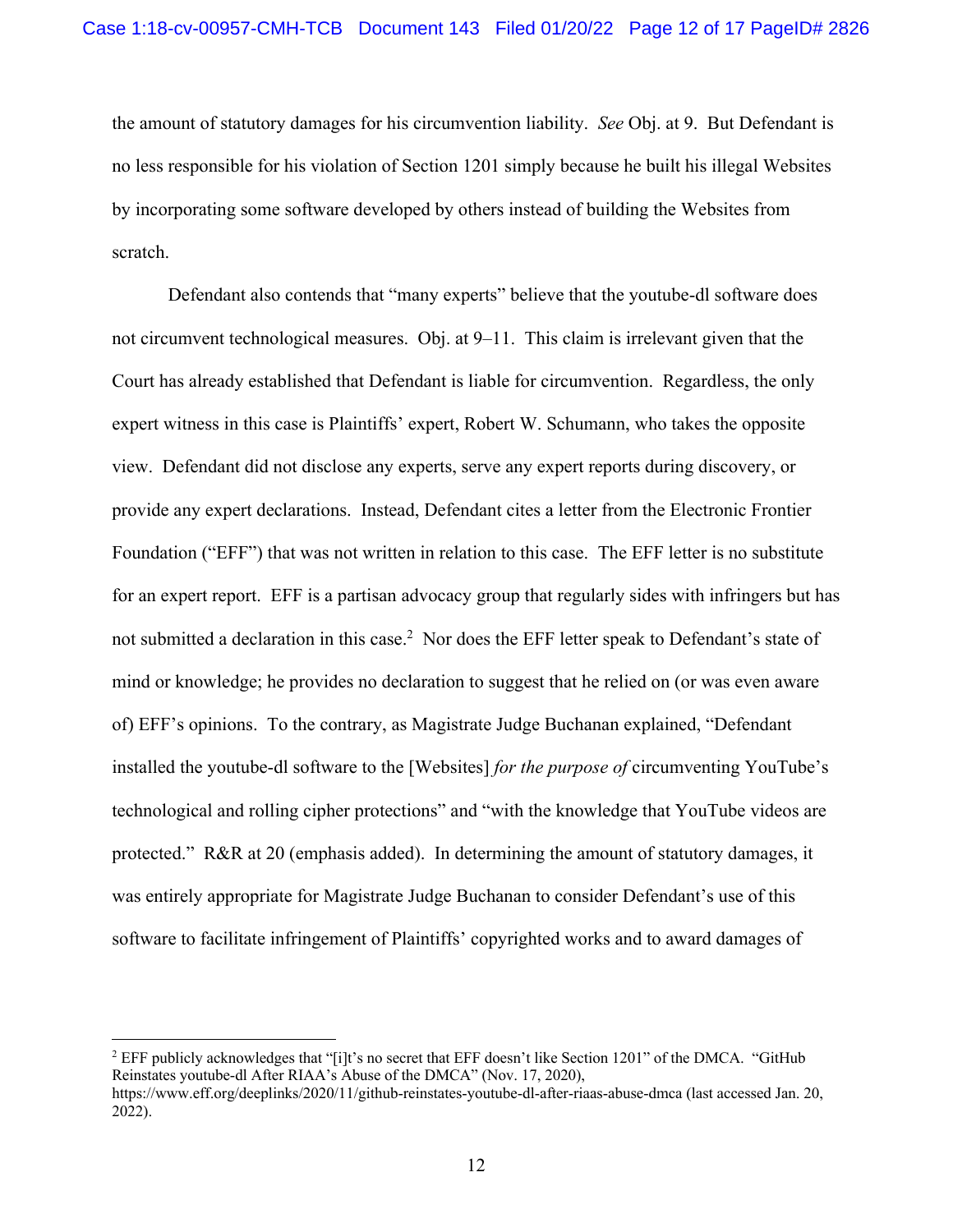\$1,250 per act of circumvention, which is in the middle of the statutory range. *See Tate St. Trading*, 2021 U.S. Dist. LEXIS 215358, at \*15.

Finally, Defendant's claim that the statutory damages award should be lower because Plaintiffs "make all of the relevant works readily available at no cost to anyone with an internet connection" is misleading and incorrect. Obj. at 9. Plaintiffs authorize online streaming services, such as YouTube, to stream their copyrighted works pursuant to licensing agreements by which Google (which owns YouTube) makes payments to Plaintiffs and commits to protecting their copyrighted sound recordings from unauthorized access and copying. ECF 131 at 3–4; *see also* R&R at 16 (quoting *EMI April Music, Inc. v. White*, 618 F. Supp. 2d 497, 508 (E.D. Va. 2009)) (noting that in determining the amount of damages, "courts consider 'expenses saved by the defendant in avoiding a licensing agreement'"). Plaintiffs of course have not licensed Defendant to turn authorized *streams* of their copyrighted works into unauthorized permanent *downloads*. Yet that is precisely what Defendant has done. By using Defendant's illicit service, the Websites' users have no need to pay for downloaded copies of the sound recordings or to subscribe to streaming services and compensate the record companies for the exercise of their exclusive rights. Defendant reaps ill-gotten profits by facilitating this unlawful reproduction of the record companies' copyrighted sound recordings. R&R at 18.

# **III. Magistrate Judge Buchanan Did Not Recommend an Award of "Duplicative" Damages.**

Defendant's argument that the Magistrate Judge erroneously awarded "duplicative damages" is wrong as a matter of law. Obj. at 12–14. First, Defendant's objection that Plaintiffs "failed to show that any circumvention took place or that it took place within the United States" fails for the same reasons as described above. Magistrate Judge Buchanan analyzed the allegations in Plaintiffs' Complaint concerning circumvention and found that they satisfied the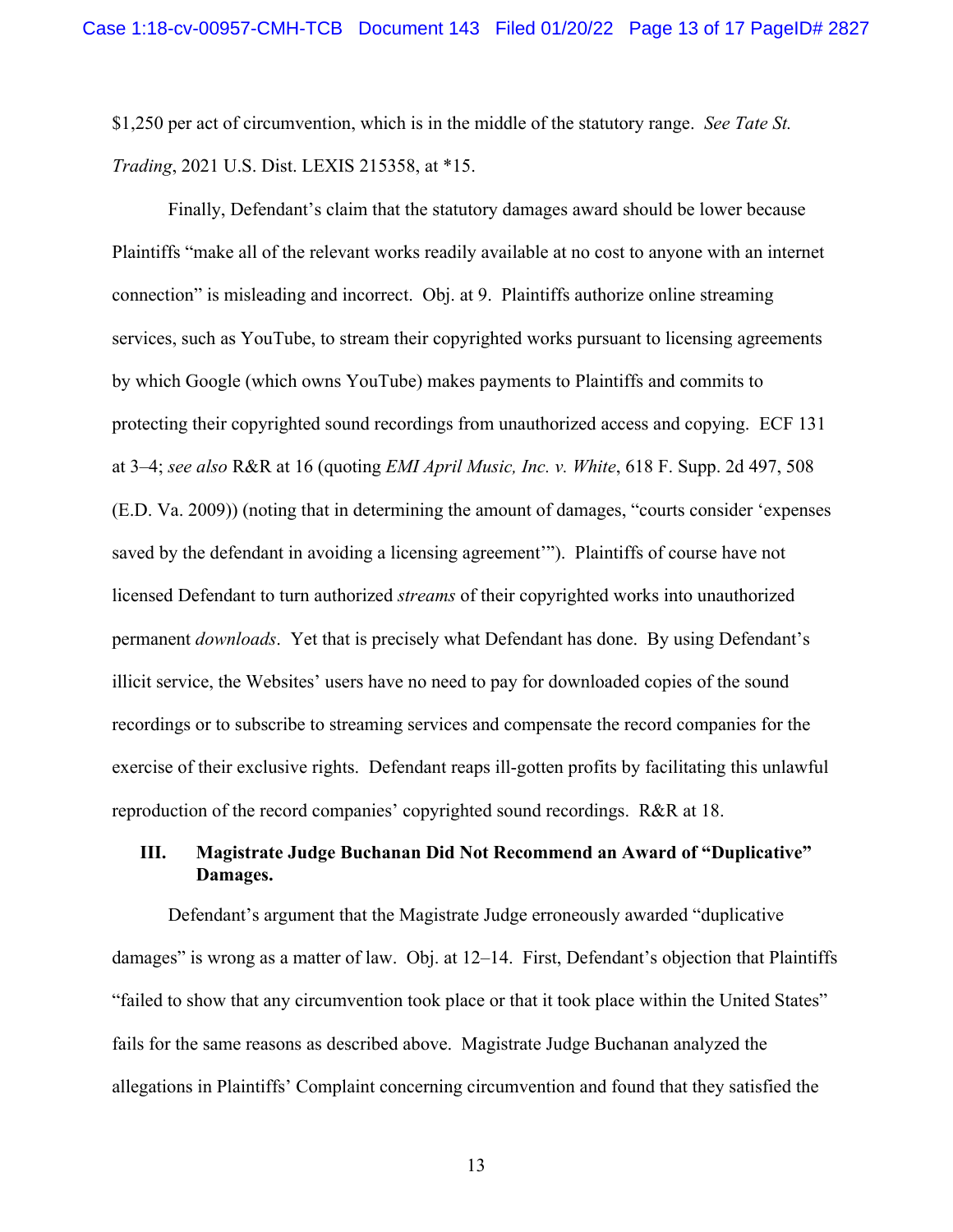requirements of Rule 12(b)(6). Plaintiffs need not do more, and the Court's entry of default judgment against Defendant "is equivalent to a finding of liability." *See* R&R at 19.

Second, this case does not involve "duplicative damages." It is well-settled that Plaintiffs may recover both statutory damages for copyright infringement under the Copyright Act and statutory damages for circumvention of technological measures under the DMCA because the different statutes seek to address distinct acts and interests. *See, e.g.*, *Point 4 Data Corp. v. Tri-State Surgical Supply & Equip., Ltd.*, 2012 WL 3306600, at \*4–5 (E.D.N.Y. June 13, 2012) (distinguishing between the "very distinct behaviors" of circumvention of digital walls guarding copyrighted material and the subsequent use of those materials after circumvention has occurred); *Goulet v. Oculus Architecture Ltd.*, 2019 WL 7841926, at \*4–6 (C.D. Cal. Sept. 5, 2019) (awarding statutory damages for copyright infringement and circumvention); *Sweepmasters Professional Chimney Servs., LLC v. Vanessa Servs.*, 2017 WL 3927626, at \*6 (E.D. Va. July 5, 2017) (Buchanan, M.J.) (recommending statutory damages awards for both copyright infringement and unauthorized removal and alteration of copyright management information in violation of DMCA § 1202), *report and recommendation adopted*, 2017 WL 3927602 (E.D. Va. Sept. 7, 2017). Magistrate Judge Buchanan correctly recognized that damages for copyright infringement and circumvention are not duplicative. *See* R&R at 20, n.7.

Courts have rejected Defendant's argument that damages awards under both the Copyright Act and the DMCA result in double recovery for a single injury: "'Because the Copyright Act and the DMCA protect different interests'—that is, they create separate tort causes of action designed to remedy different harms—the awards here compensate distinct injuries." *GC2 Inc. v. Int'l Game Tech.*, 391 F. Supp. 3d 828, 851 (N.D. Ill. 2019) (quoting *Agence France Presse v. Morel*, 2014 WL 3963124, at \*10 (S.D.N.Y. Aug. 13, 2014)); *see also*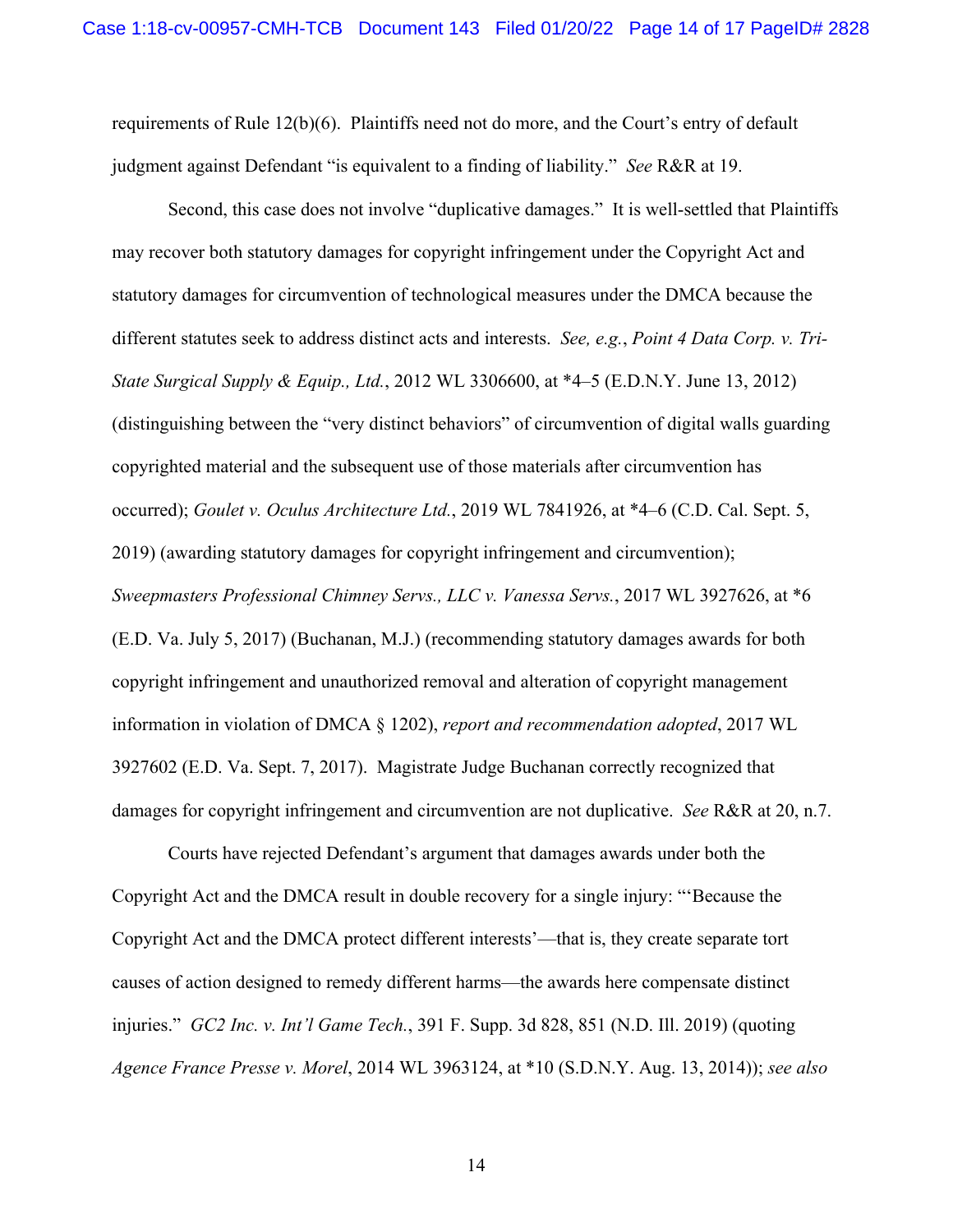*Universal City Studios, Inc. v. Corley*, 273 F.3d 429, 443 (2d Cir. 2001) ("[T]he DMCA targets the *circumvention* of digital walls guarding copyrighted material (and trafficking in circumvention tools), but does not concern itself with the *use* of those materials after circumvention has occurred." (emphasis in original)).

Lacking any response to these numerous cases, Defendant simply ignores them and instead cites *Cengage Learning* and *Echostar Satellite*, neither of which involved separate claims for infringement under the Copyright Act and circumvention under the DMCA. *See Cengage Learning, Inc. v. Shi*, 2017 WL 1063463 (S.D.N.Y. Mar. 21, 2017) (claims under Copyright Act and Lanham Act); *Echostar Satellite LLC v. Rollins*, 2008 WL 314145 (S.D. W. Va. Feb. 4, 2008) (claims under DMCA, Federal Communications Act, Electronic Communications Act, and Lanham Act). These cases, which involved unauthorized activity that resulted in both copyright and trademark infringement, and not the question of assessing damages for infringement and circumvention, are inapposite.

Plaintiffs' unrebutted evidence from their expert witness, Robert W. Schumann, shows that Defendant's acts of circumventing YouTube's technological protective measures and accessing Plaintiffs' protected content from YouTube's servers are "very distinct" from subsequent acts of unauthorized copying and distribution of Plaintiffs' copyrighted sound recordings. *Point 4 Data Corp.*, 2012 WL 3306600, at \*4–5. Defendant failed to provide any evidence from a fact or expert witness that challenged or rebutted Mr. Schumann's conclusion.

# **IV. Magistrate Judge Buchanan Did Not Err in Recommending Injunctive Relief.**

Plaintiffs sought injunctive relief under the Copyright Act and the DMCA to ensure that Defendant and his Websites will not cause additional harm to Plaintiffs. *See* 17 U.S.C. §§ 502(a); 1203(b)(1). Magistrate Judge Buchanan analyzed each of the factors relevant to the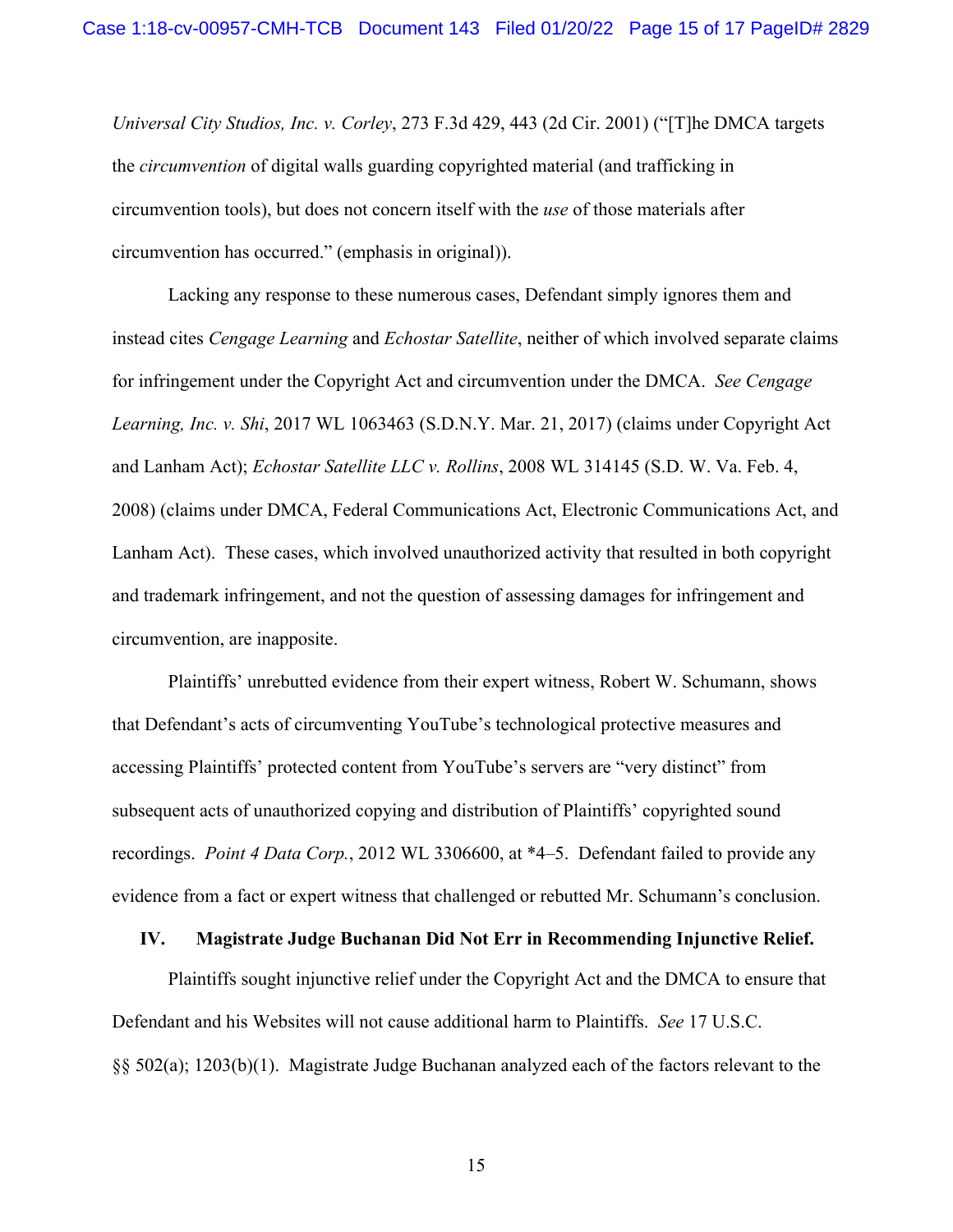issuance of a permanent injunction and determined that permanent injunctive relief is appropriate in this case because all of the elements are satisfied. R&R at 22–23.

Defendant raises two objections to the recommended injunctive relief, both of which should be rejected. First, Defendant objects in general terms that the permanent injunction recommended by Magistrate Judge Buchanan is an impermissible "global order not limited to the boundaries of the United States." Obj. at 15. But Defendant fails to point to any specific language in the recommended injunction that is objectionable. Nor could he. Magistrate Judge Buchanan recommended that Defendant be enjoined from further violations of the U.S. Copyright Act and the DMCA, and there is nothing in the injunction suggesting that it would apply to activity that is purely extraterritorial. *See* R&R at 25.3

Second, Defendant contends that the need for any injunctive relief is "questionable" because Defendant has recently blocked access to the Websites from the United States. Obj. at 14. As Plaintiffs noted previously, beginning sometime around July 2021, Defendant appears to have at least temporarily applied a "geo-blocker" that is aimed at preventing access to the Websites from users located in the United States. ECF 131-5 ¶ 8; ECF 131-41; ECF 131-42. But the law is clear that Defendant's eleventh-hour geo-blocking effort does not vitiate the need for injunctive relief. *See, e.g.*, *Humanscale Corp. v. CompX Int'l, Inc.*, 2010 WL 1779963, at \*4

ECF 139 at 25.

<sup>&</sup>lt;sup>3</sup> Though not necessary, Plaintiffs do not object if the injunction language is revised as follows (with additions to Judge Buchanan's proposed injunction shown in underlined text):

<sup>(3)</sup> issuing a permanent injunction

<sup>(</sup>i) preventing Defendant from directly or indirectly infringing (in violation of the U.S. Copyright Act) in any manner any and all of Plaintiffs' Copyrighted Works;

<sup>(</sup>ii) preventing Defendant from directly or indirectly circumventing (in violation of the Digital Millennium Copyright Act) any and all technological measures, including, but not limited to, YouTube's "rolling cipher," that effectively control access to or protect a right of any Plaintiff in any and all of Plaintiffs' Copyrighted Works; . . . .